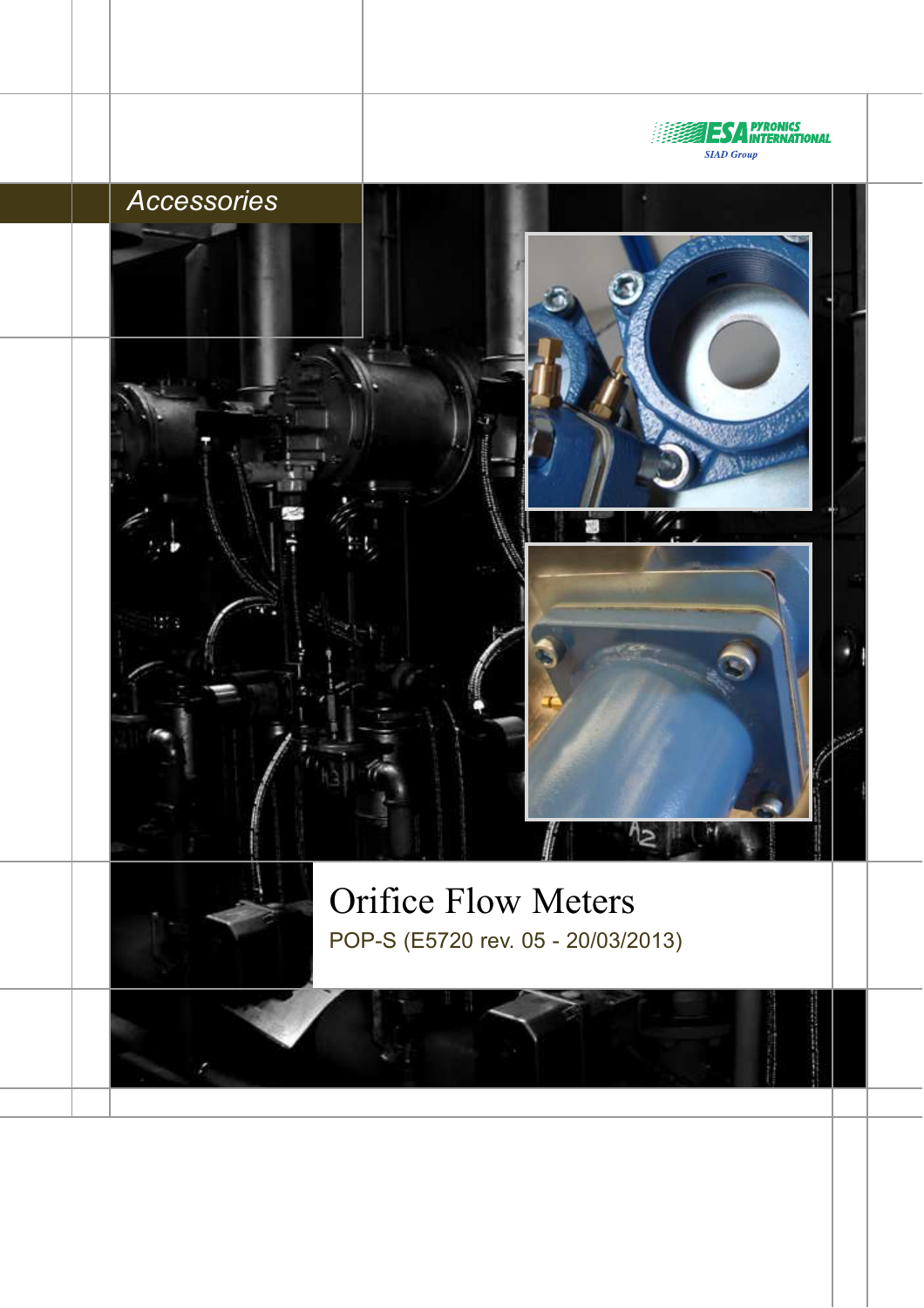#### **GENERAL WARNINGS:**



■ All installation, maintenance, ignition and setting must be performed by qualified staff, respecting the norms present at the time and place of the installation.

■ To avoid damage to people and things, it is essential to observe all the points indicated in this handbook. The reported indications do not exonerate the Client/User from observing general or specific laws concerning accidents and environmental safeguarding.

■ The operator must wear proper DPI clothing (shoes, helmets...) and respect the general safety, prevention and precaution norms.

■ To avoid the risks of burns or high voltage electrocutaion, the operator must avoid all contact with the burner and its control devices during the ignition phase and while it is running at high temperatures.

■ All ordinary and extraordinary maintenance must be performed when the system is stopped.

■ To assure correct and safe use of the combustion plant, it is of extreme importance that the contents of this document be brought to the attention of and be meticulously observed by all personnel in charge of controlling and working the devices.

■ The functioning of a combustion plant can be dangerous and cause injuries to persons or damage to equipment. Every burner must be provided with certified combustion safety and supervision devices.

 $\blacksquare$  The burner must be installed correctly to prevent any type of accidental/undesired heat transmission from the flame to the operator or the equipment.

■ The performances indicated in this technical document regarding the range of products are a result of experimental tests carried out at ESA-PYRONICS. The tests have been performed using ignition systems, flame detectors and supervisors developed by ESA-PYRO-NICS. The respect of the above mentioned functioning conditions cannot be guaranteed if equipment, which is not present in the ESA-PYRONICS catalogue, is used.

**DISPOSAL:**



To dispose of the product, abide by the local legislations regarding it.

#### **GENERAL NOTES:**

■ In accordance to the internal policy of constant quality improvement, ESA-PYRONICS reserves the right to modify the technical characteristics of the present document at any time and without warning.

 $\blacksquare$  It is possible to download technical sheets which have been updated to the latest revision from the **www.esapyronics.com** website.

■ The products manufactured by ESA-PYRONICS have been created in conformity to the **UNI EN 746- 2:2010** Norms: Equipment for industrial thermal process - Part 2: Safety requirements for combustion and the movement and treatment of combustible elements. This norm is in harmony with the Machine Directive **2006/42/CE**. It is certified that the products in question respect all the requirements prescribed by the above mentioned Norms and Directives.

■ Certified in conformity with the **UNI EN ISO 9001** Norm by DNV GL.

#### **CERTIFICATIONS:**

| -                        |
|--------------------------|
|                          |
|                          |
| I                        |
|                          |
|                          |
| $\overline{\phantom{0}}$ |
|                          |

**UNI ISO 7/1** Pipe threads for coupling with seals on threads. Size, tolerances and designation.

The products comply with the requirements of the Eurasian market (Russia, Belarus and Kazakhstan) and are exempt from the EAC certification ref. **Doc. 01- 11/437**

## **CONTACTS / SERVICE:**



**Headquarters:** Esa S.p.A. Via Enrico Fermi 40 24035 Curno (BG) - Italy Tel +39.035.6227411 Fax +39.035.6227499 **esa@esacombustion.it**

**International Sales:** Pyronics International s.a. Zoning Industriel, 4ème rue B-6040 Jumet - Belgium Tel +32.71.256970 Fax +32.71.256979 **marketing@pyronics.be**

**www.esapyronics.com**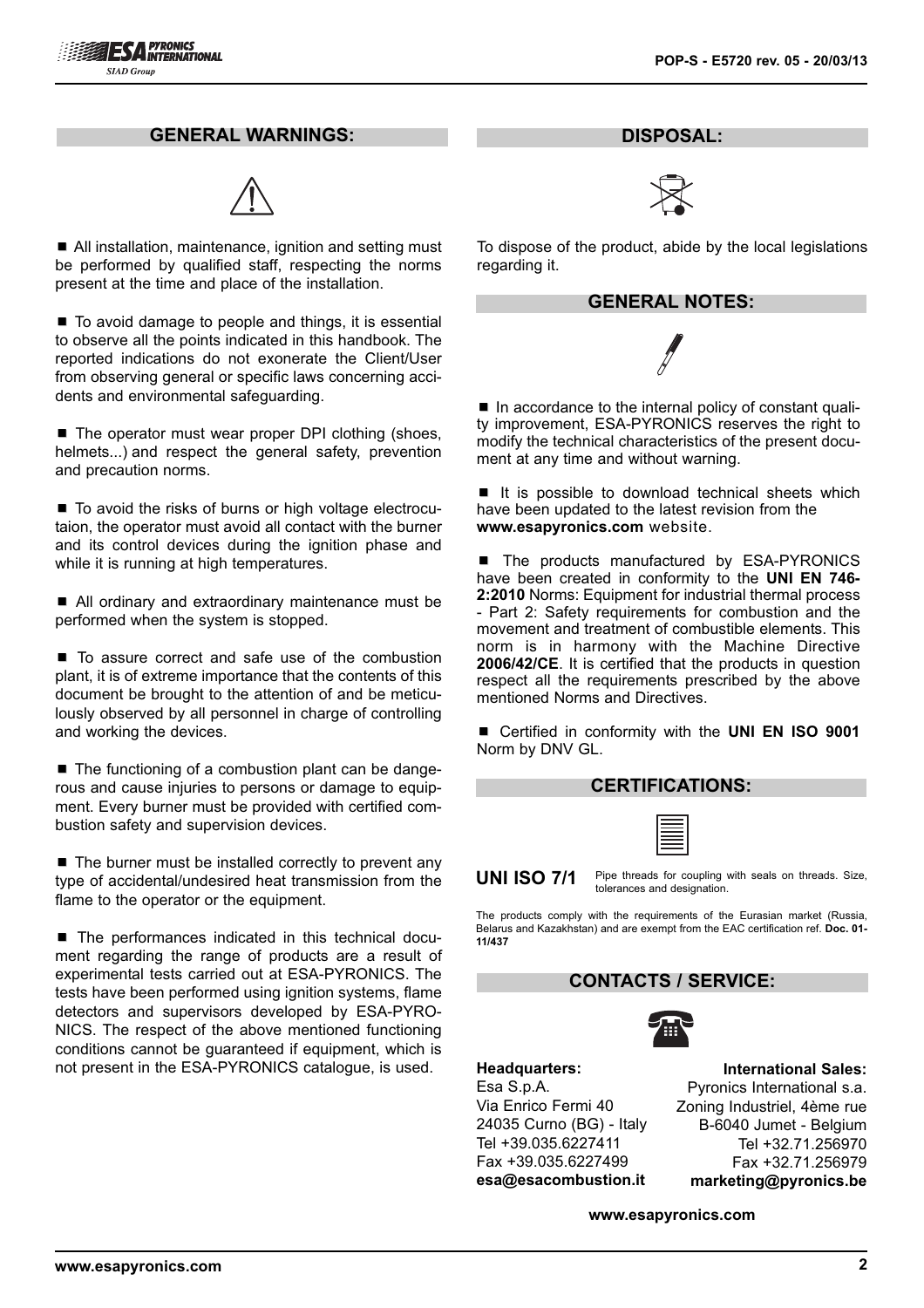The POP-S calibrated orifice flow meters are accessories designed for indirect air or gas flow measurement via the reading of charts, tables or instruments.

The orifice ports are accurately machined for precision measurements. Each orifice flange has its serial number and orifice diameter printed on tab for easy identification and selection.

## **APPLICATIONS**

- $\blacksquare$  Flow measurements.
- Differential pressure reference for burner calibration.

■ Flow direction control coupled with pressure switches. ■ Combustion chamber prepurge control or burner ignition at minimum potential (according to the EN764/2 Norm).



## **CHARACTERISTICS**

#### **Primary measuring element:**

- Threaded flanges (according to UNI ISO 7/1) G25
- Welding flanges: Fe 360
- Orifice port: galvanized Fe 360/ AISI304<br>■ Maximum operating temperature: 400 °C
- Maximum operating temperature:
- Maximum operating pressure: 400 mbar
- Gasket: AFM-34 / X-Plus

### **Impulse line kit (optional):**

- Fittings: nickel-plated brass/AISI321
- Connecting pipes (by customer): copper

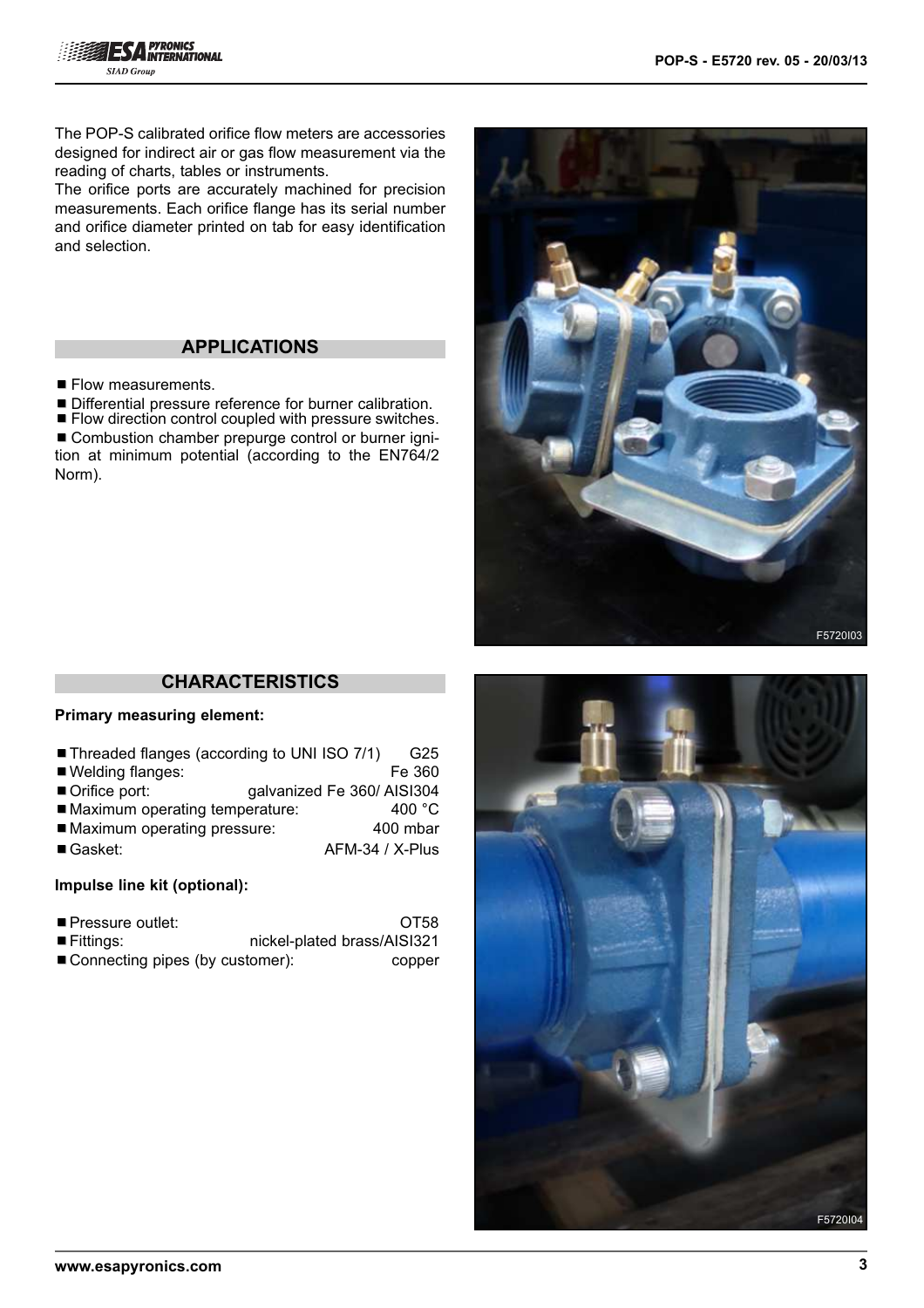## **DESCRIPTION**

The POP-S plates are simple flow measuring orifices for measuring fluid flow through differential pressure devices. The flow measurement principle is based on the installation of a calibrated orifice inside the piping. The presence of this orifice causes a static pressure difference between the upstream and downstream sections of the orifice.

Measuring takes place via a secondary element, consisting mainly of a differential pressure gauge or a pressure transmitter. In combustion plants, calibrated flanges are the ideal instrument for measuring and controlling air and gas flow. The AIR/GAS ratio regulation in burners is simplified when the precise combustion air and fuel gas flow volumes are known.



## **INFORMATION FOR SIZING**

To be able to correctly size the port of the orifice found inside the POP-S calibrated flanges, the following project data must be known:

- $\blacksquare$  Fluid type
- Nominal flow rate of the pipeline
- Differential pressure on the calibrated flange

### **POSITION OF THE MEASURING ORGAN**

Seen as the POP-S calibrated flanges are not manufactured according to the UNI EN5167-2 Norm, they do not need to have lengthy parts upstream or downstream. Correct installation entails a rectilinear part of at least 100mm upstream and downstream. The POP-S calibrated flange must have a constant inlet pressure. This is why it must be installed immediately after the interception valve or however, upstream any regulation or flow organ.

- Operating pressure and temperature
- Nominal diameter of the pipeline (DN)
- Internal diameter of the pipeline (if not standard)

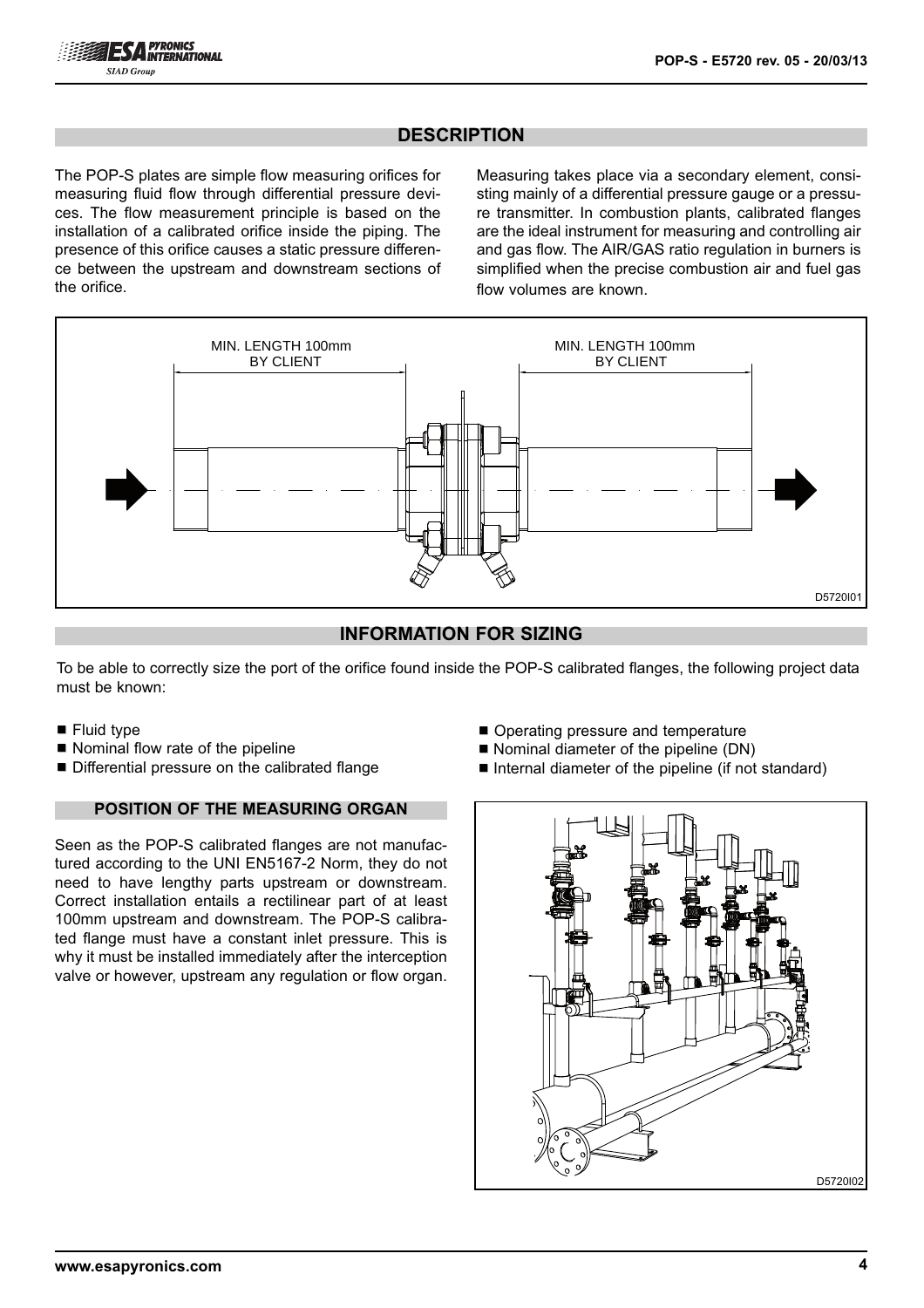

## **FLOW SWITCH**

The 2010 version of the EN746/2 Norm updated the part for the check that must be done regarding the purging of the combustion chamber during furnace start-up and burner ignition with nominal power higher than 120kW, which must necessarily take place below 33% of the power. Following this update, it is not sufficient to use a minimum air pressure switch on the piping that ensures the correct blower ignition, but a differential pressure switch must also be used (that in this case becomes a minimum air flow switch) that can read the Dp (differential pressure) of a calibrated flange and that allows chamber purge to be activated as soon as the measured air flow rises above 80% of the maximum nominal flow of the plant.

In the same way, it is not possible to switch the burners on at minimum potential relying exclusively on the servomotor limit switch. But a differential pressure switch is used (that in this case becomes a maximum air flow switch) which gives burner ignition consent below 33% of the nominal power of each burner. For the above mentioned applications, it is advisable to use a POP-S calibrated flange that is correctly connected to a pair of differential pressure switches as indicated in the diagram. A special kit for mounting the pressure switches can be supplied.

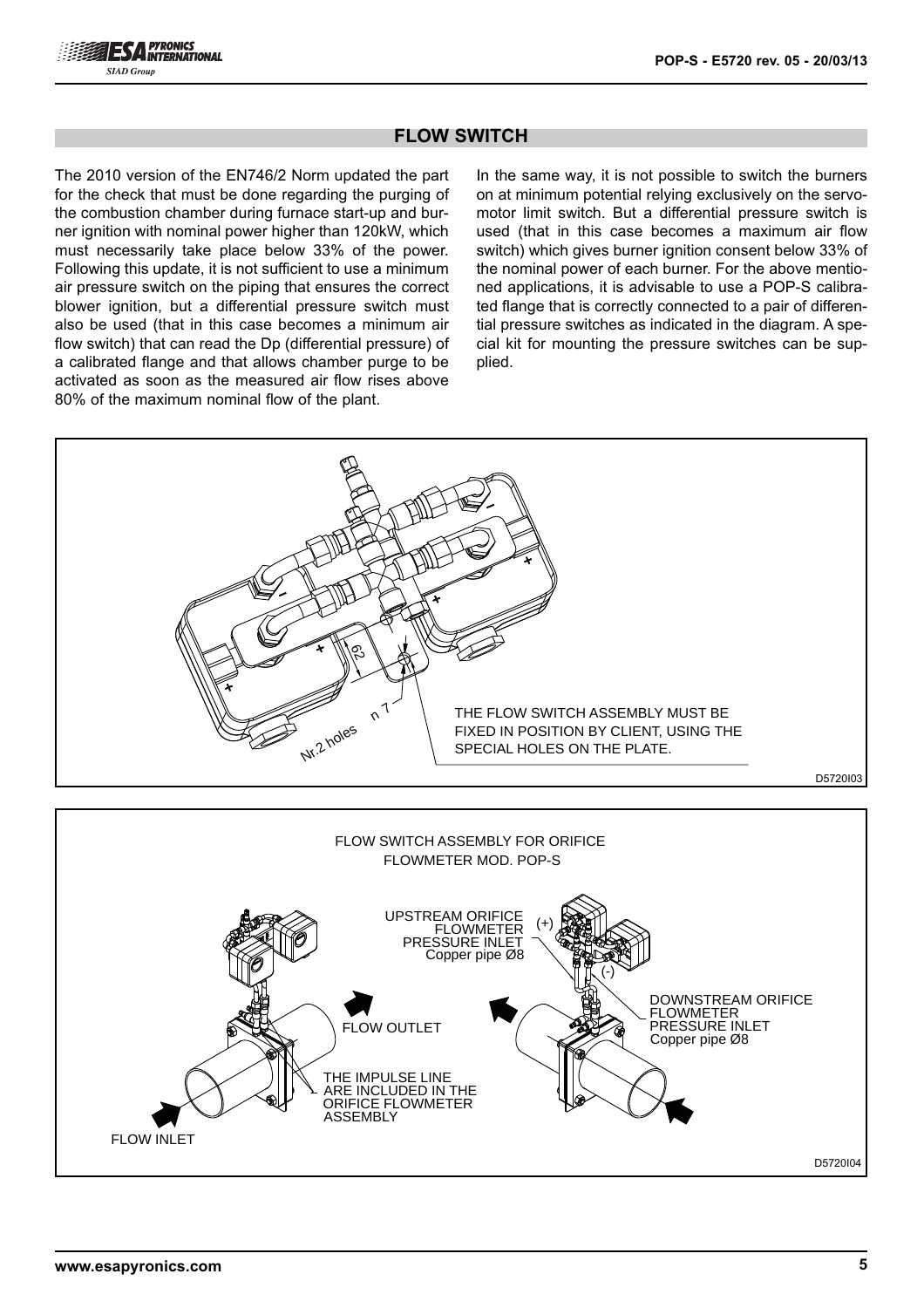## **WARNINGS**

■ The POP-S flanges are suitable for strict flow measurements such as readings for electronic ratio regulation or consumption measures (fiscal and non).

■ Make sure that the operating pressure and the fluid temperature are lower than the maximum values allowed.

■ Check the correct installation according to the indications given in the appropriate paragraph of this data sheet.

■ Any type of alteration or repair carried out by third parties may compromise the application safety and automatically invalidates the warranty conditions.

#### **INSTALLATION**

**Maintenance and installation must be performed by qualified staff respecting the norms in force. After installation it is always advisable to check the tightness of the threads or flanged connections.**

#### **MOUNTING OF THREADED FLANGES**

**1 -** Disassemble the flange.

**2 -** Using thread sealing paste, screw the flanges (**pos. 01**) one by one onto the piping (**pos. 02**), guaranteeing adequate thread tightness (**pos. 03**).

**3 -** Make sure that there are no foreign objects inside the flange (**pos. 01**) or in the pipes (**pos. 02**) before assembling. If necessary, remove any impurities.

**4 -** Check the correct alignment of the connecting pipes (**pos. 02**) and check that the distance between the pipes and assembly is correct (flanges **pos. 01** / gaskets **pos. 04** / orifice **pos. 05**), to avoid exerting tension on the piping during the tightening phase.

**5 -** Position the gaskets (**pos. 04** selected according to the type of fluid) and insert the bolts (**pos. 06**).

**6 -** Position the calibrated orifice (**pos. 07**), keeping the printed information facing downwards.

**7 -** Using suitable tools, progressively screw on the bolts (**pos. 06**) crosswise, avoiding excessive tightening.

**8 -** Check the tightness of the threaded connections (**pos. 03**) with a leak detection product by pressurizing the pipe.

#### **MOUNTING OF WELDING FLANGES**

**1 -** Disassemble the flange.

**2 -** Make sure that there are no foreign objects inside the flange (**pos. 08**) or in the pipes (**pos. 09**) before assembling. If necessary, remove any impurities.

**3 -** Check the correct alignment of the connecting pipes (**pos. 09**) and check that the distance between the pipes and assembly is correct (flanges **pos. 08** / gaskets **pos. 10** / orifice **pos. 11**), to avoid exerting tension on the piping during the tightening phase.

**4 -** Weld the flanges (**pos. 08**) at the ends of the piping (**pos. 09**), eliminating any remaining welding burrs.

**5 -** Position the gaskets (**pos. 10** selected according to the type of fluid) and insert the bolts (**pos. 12**).

**6 -** Position the calibrated orifice (**pos. 11**), keeping the printed information facing downwards.

**7 -** Using suitable tools, progressively screw on the bolts (**pos. 12**) crosswise, avoiding excessive tightening.

**8 -** Check the tightness of the flanged connections with a leak detection product by pressurizing the pipe.

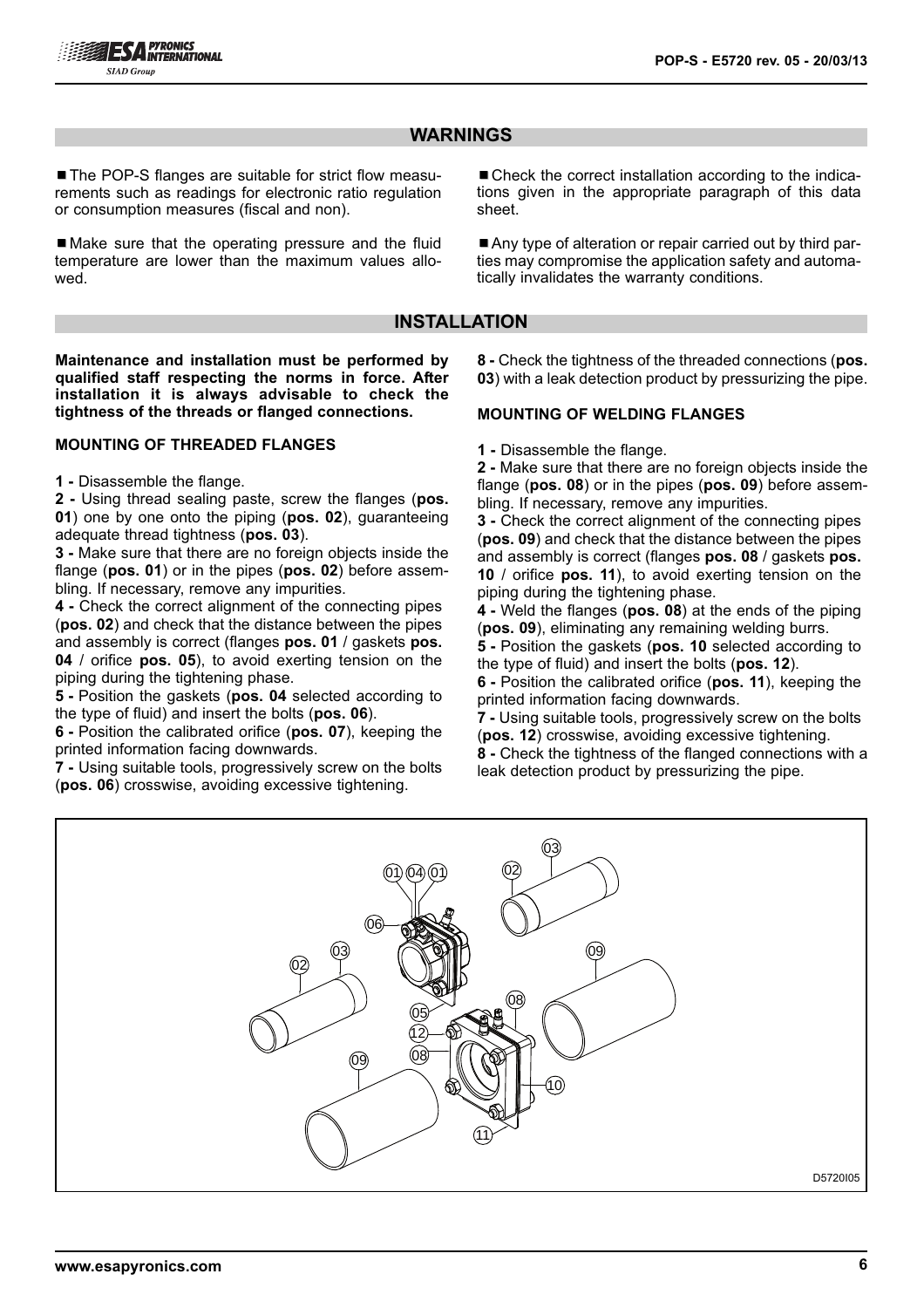## **GENERAL MAINTENANCE PLAN**

| <b>Operation</b>        | Type $(*)$ | <b>Advised</b><br>time | <b>Notes</b>                                              |
|-------------------------|------------|------------------------|-----------------------------------------------------------|
| <b>Gasket integrity</b> | O          | annually               | Check that there are no gas leaks towards the<br>outside. |
| <b>Bolt tightening</b>  | S          | annually               | Reduce to half-yearly in applications with<br>vibrations. |

#### NOTES:

Key: O=ordinary / E=extraordinary

(\*) it is advisable to replace the gaskets each time the flanges are disassembled.

### **EXTRAORDINARY MAINTENANCE**

For correct maintenance of the POP-S flanges, scrupulously follow the instructions below that are to be carried out with the plant off.

### **BOLT TIGHTENING**

1 - Bolt tightening check must take place with the plant off.

#### **GASKET REPLACEMENT**

2 -Progressively unscrew the screws that hold the valve in a criss-cross way. Extract the orifice and replace the gaskets.

3 - Clean the inside of the orifice with a clean cloth and compressed air. Do not use any tools that could damage the internal parts.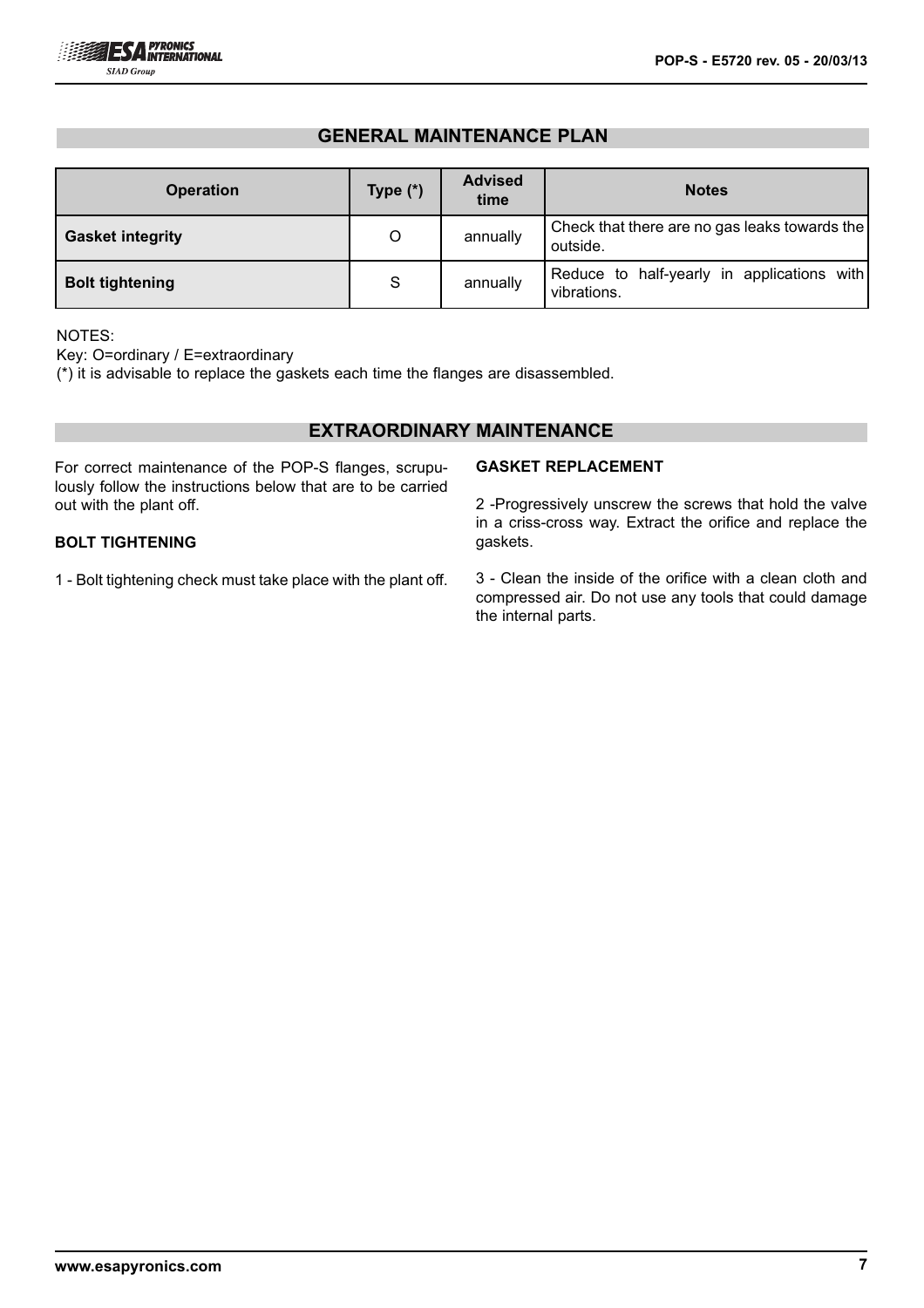

## **OVERALL DIMENSIONS OF THREADED MODEL**



| <b>Model</b> | Threaded con-<br>nections ø A | в<br>[mm] | ø C<br>[mm] | [mm] | [mm] | ø F<br>[mm] | <b>Mass</b><br>[Kg] |
|--------------|-------------------------------|-----------|-------------|------|------|-------------|---------------------|
| 3 POP-S      | $G - 3/8"$                    | 60        | 60,3        | 79   | 21   | 48          | 1.0                 |
| 4 POP-S      | $G - 1/2"$                    | 60        | 60,3        | 79   | 21   | 48          | 0,9                 |
| 6 POP-S      | $G - 3/4"$                    | 60        | 60,3        | 79   | 21   | 48          | 0,8                 |
| 8 POP-S      | $G - 1"$                      | 60        | 60,3        | 79   | 21   | 48          | 0,8                 |
| 10 POP-S     | $G - 1.1/4"$                  | 76,2      | 81          | 95   | 30,5 | 67          | 1,3                 |
| 12 POP-S     | $G - 1.1/2"$                  | 76,2      | 81          | 95   | 30,5 | 67          | 1,1                 |
| 16 POP-S     | $G - 2"$                      | 87,3      | 96,8        | 107  | 30,5 | 67          | 1,5                 |

## **OVERALL DIMENSIONS OF FLANGED MODEL**



| <b>Model</b> | <b>Pipe</b><br>connections ø | øΑ<br>[mm] | [mm] | ø C<br>[mm] | ø D<br>[mm] | øΕ<br>[mm] | <b>Mass</b><br>[Kg] |
|--------------|------------------------------|------------|------|-------------|-------------|------------|---------------------|
| 20 POP-S     | 2.1/2"                       | 100        | 122  | 111,1       | 77          | 68         | 2.0                 |
| 24 POP-S     | 3"                           | 110        | 130  | 123,8       | 90          | 80         | 2,4                 |
| 32 POP-S     | 4"                           | 150        | 172  | 168,1       | 115         | 106        | 4,4                 |
| 40 POP-S     | 5"                           | 200        | 222  | 235         | 142         | 133        | 8,0                 |
| 48 POP-S     | 6"                           | 200        | 222  | 235         | 170         | 157        | 6,5                 |